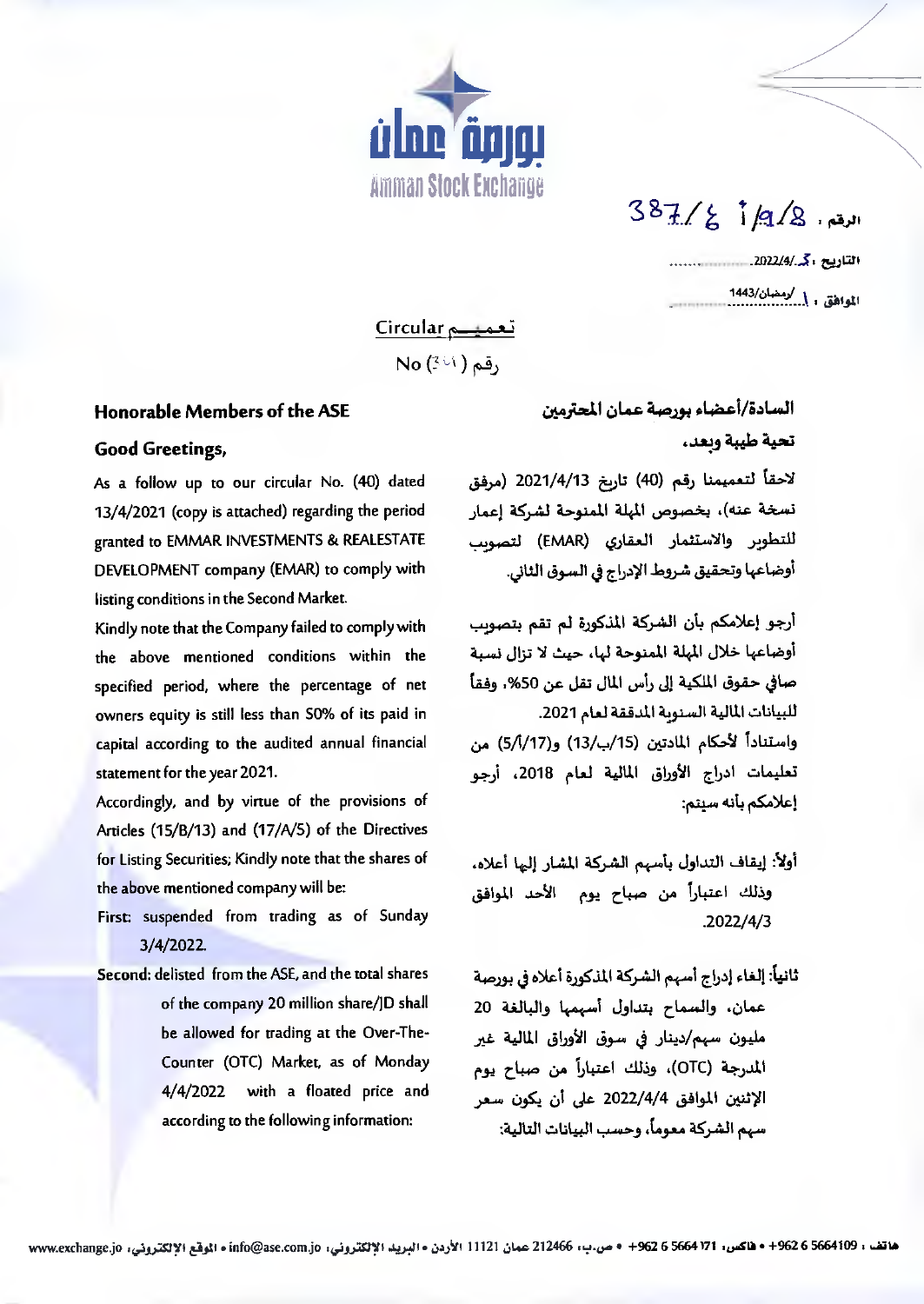

| الرمز الرقمي | الرمزالحرفي  | الشركسة                          |
|--------------|--------------|----------------------------------|
| Code         | Symbol       | The company name                 |
| 131237       | <b>EMARO</b> | إعمار للتطوير والاستثمار العقاري |

**Best Regards,** 

وتفضلوا بقبول فائق الاحترام،،

مازن نجيب الوظائفي/ المديسر التنفيسذي

Mazen Najib Wathaifi/ Chief Executive Officer

CC: - Jordan Securities Commission

- Securities Depository Center

- Operantions Department

**EMMAR INVESTMENTS & REALESTATE DEVELOPMENT** company

تسخه - هيئة الأوراق المالية - مركز ايداع الأوراق المالية - دائرة العمليات - شركة إعمار للتطوير والاستثمار العفاري

\_ فاكس 5664071 1962 0 964 + ص → 212466 عمان 11121 الأردن • البريد الالكتروني : Info@ase com jo الموقع الإلكتروني Ivww.exchange jo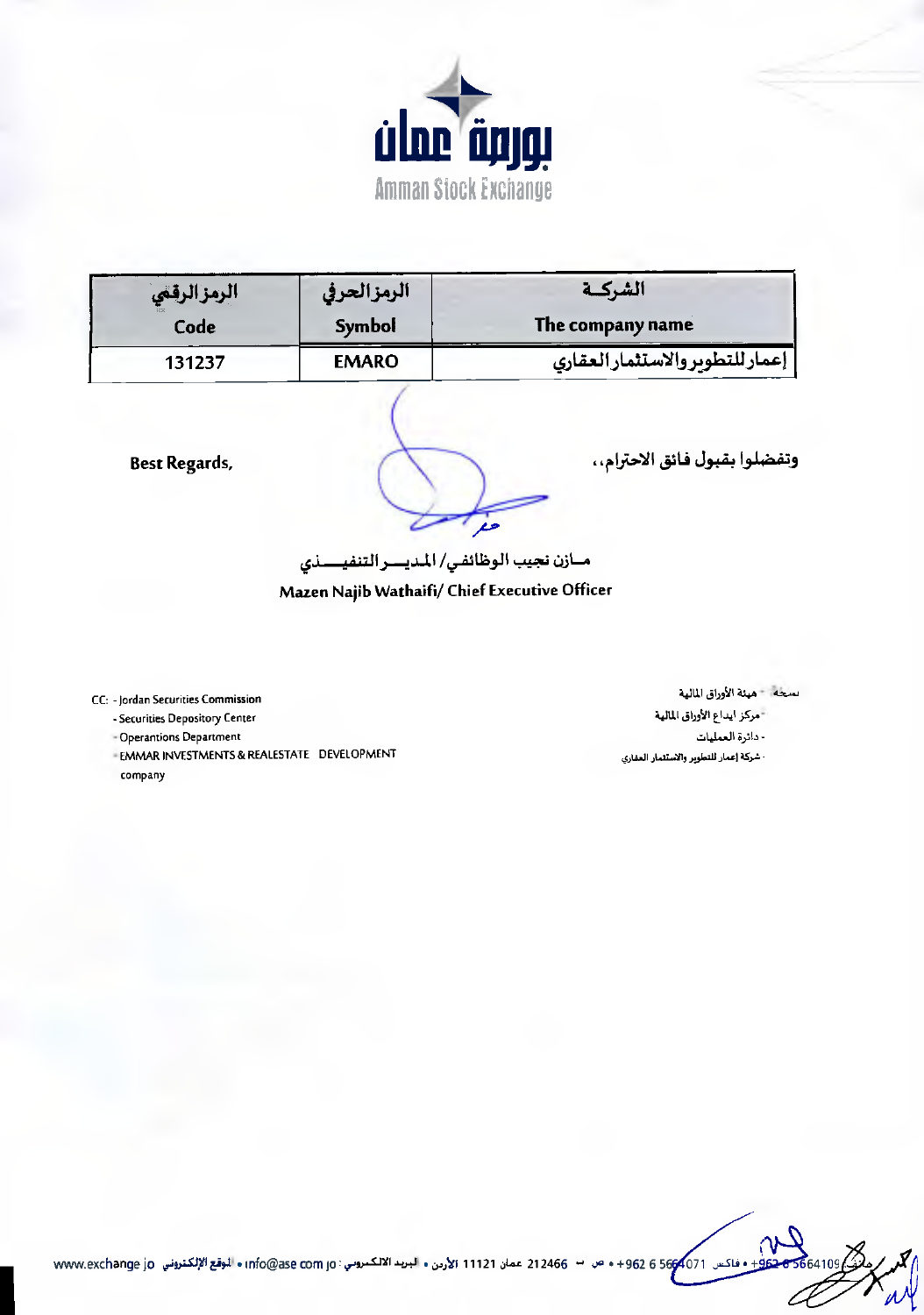



 $402 |z.11318$ 2021/4/ $12$ الموفق: 1 /ومضان/1442

تعمید Circular

No  $(4/7)$  رقم

Honorable Members of the ASE

Good Greetings,

By virtue of the provisions of Article (11/B) of the Directives of Listing Securities on the Amman Stock Exchange, and in light of the periodic review to achieve the ASE listing conditions.

Kindly note that the following companies failed to comply with the above mentioned conditions, where the shareholders' equity is less than 50% of its paid-in capital according to the audited annual financial statements for the year 2020. Accordingly, they will be given a time limit to accommodate thier status until 31/3/2022. If these companies failed to meet the aforementioned requirements nor to provide the ASE with the annual audited financial statements for the year 2021 until 31/3/2022, the companies' shares will be delisted from the ASE and will be transferred to the OTC market.

تحية طيبة وبعد.

استناداً لأحكام للادة (11/ب) من تعليمات إدراج الأوراق المالية في بورصة عمان. وفي ضوء المراجعة الدورية لتحقيق شروط الإدراج في البورصة على الشركات المدرجة.

السادة/أعضاء بورصة عمان المحترمين

أرجو إعلامكم بأن الشركات المذكورة أدناه قد أخلت بشروط الادراج في السوق الثاني، حيث انخفضت نسبة حقوق الملكية عن 50% من رأس المال المدفوع وفقأ للبيانات المالية السنوية المدققة لعام 2020. وعليه، سيتم منحها مهلة لتصويب أوضاعها حتى تاريخ 2022/3/31. وبخلاف ذلك أو في حال عدم قيامها بنزويد البورصة بالبيانات المالية السنوية المدققة لعام 2021 بموعد أقصاد 2022/3/31. فسبتم إلغاء إدراج أسهم الشركات المذكورة من البورصة ونقل تداولها الى سوق آلأوراق المالية غير المدرجة.

هتمن: 962 5664109 + فنكس: 962 5 666407 + ص.ب: 212466 عسان 11121 الأرين ءالمبريد الإلكتروس: into@ase.com jo •العوقم الإلكتروسي: www.exchange.jo